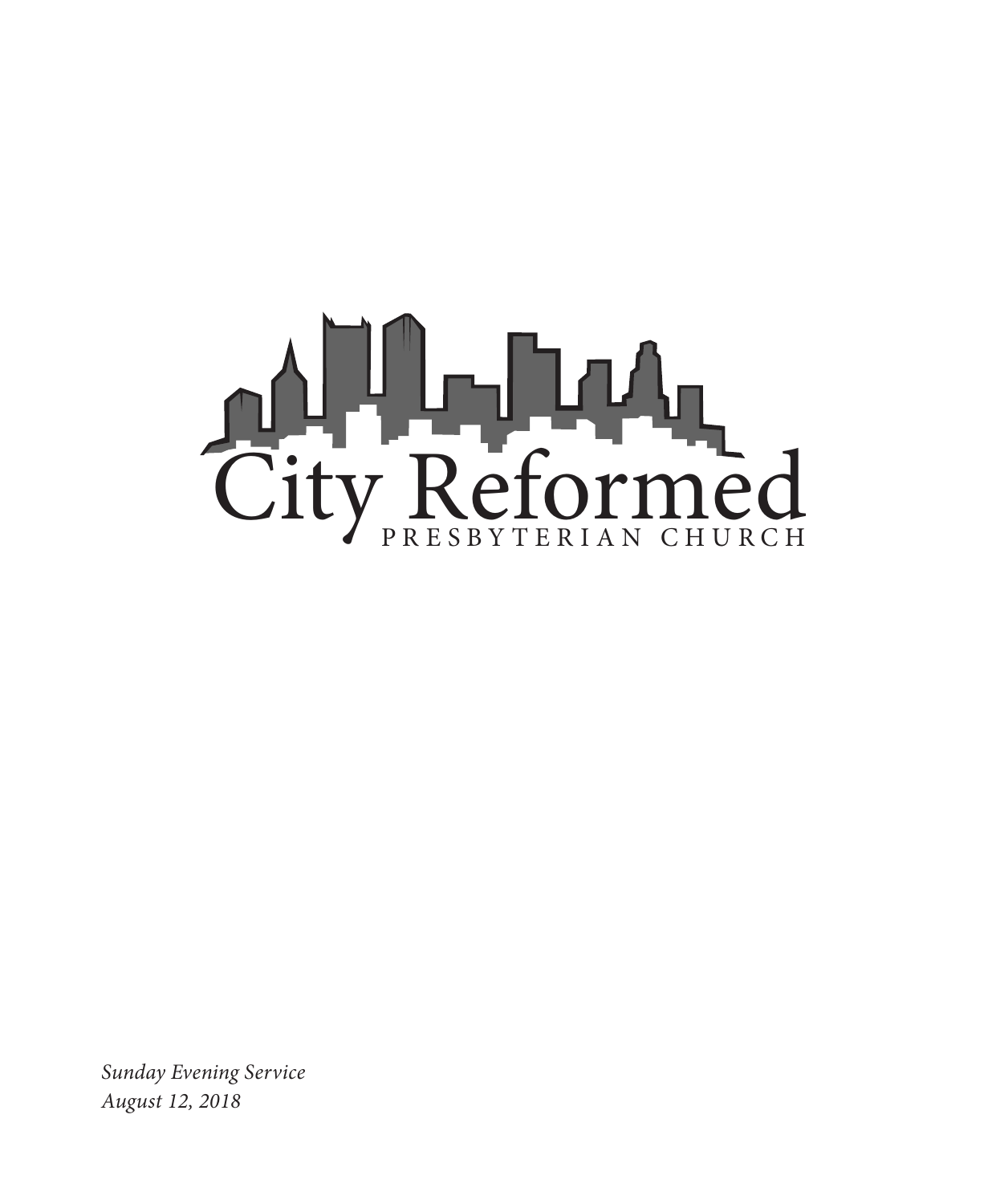# **Welcome to City Reformed on Sunday Evenings**

We expect that many people who are with us may not be familiar with Christianity or the way our worship service is structured. Please feel free to stick around after the service and ask questions about who we are and what we do. This Sunday evening service is part of City Reformed Presbyterian Church, which also meets on Sunday mornings in Oakland.

### *City Reformed Worship Schedule:*

May - August: **Oakland location:** *(Lord's Supper on the 1st Sunday of the Month)* 10:15 AM Worship Service (Children's Church for kids 4-7) 11:45 AM Food & fellowship

September - April: **Oakland location:** *(Lord's Supper on the 1st Sunday of the Month)* 9:15 AM Worship Service 9:45 AM Christian Education (all ages) 10:45 AM Coffee & Fellowship 11:15 AM Worship Service (Children's Church for kids 4-7)

12:45 PM Food & Fellowship

All year: **Squirrel Hill location:** *(Lord's Supper on the 3rd Sunday of the Month)* 6:30 PM Worship Service 8:00 PM "Grill the Preacher" Q&A, food and fellowship

### *What kind of Church is City Reformed?*

1) We have a very high view of the Bible ("inerrancy"). We believe that it is God's good Word to us, and it applies to all of life.

2) We are "Gospel-centered"—we preach the good news of grace through Jesus to all people, no matter how deep their problems. The Gospel compels us to engage the city around us, it calls us to renew our minds, it draws us together to be the family of God, and it directs our worship to the living God.

3) We are linked to the historic Protestant church ("evangelical") & to other Christians throughout the world. 4) We are a part of a denomination called the Presbyterian Church in America (PCA). The term "presbyterian" means that we believe in shared leadership in the church & checks and balances on our leaders. For more information visit www.cityreformed.org.

#### *How do I connect?*

We would love to get to know you! Please join us for a time of fellowship and refreshments after the worship service. If you would like to contact a pastor please send us an email: joseph@cityreformed.org. The best way to meet other members of our congregation is to visit one of our community groups (listed on page 8.) The groups are always open for visitors, and brand new groups form throughout the year.

#### *Evening Service Coordinator:*

**John McCombs, Assistant Pastor:** john@cityreformed.org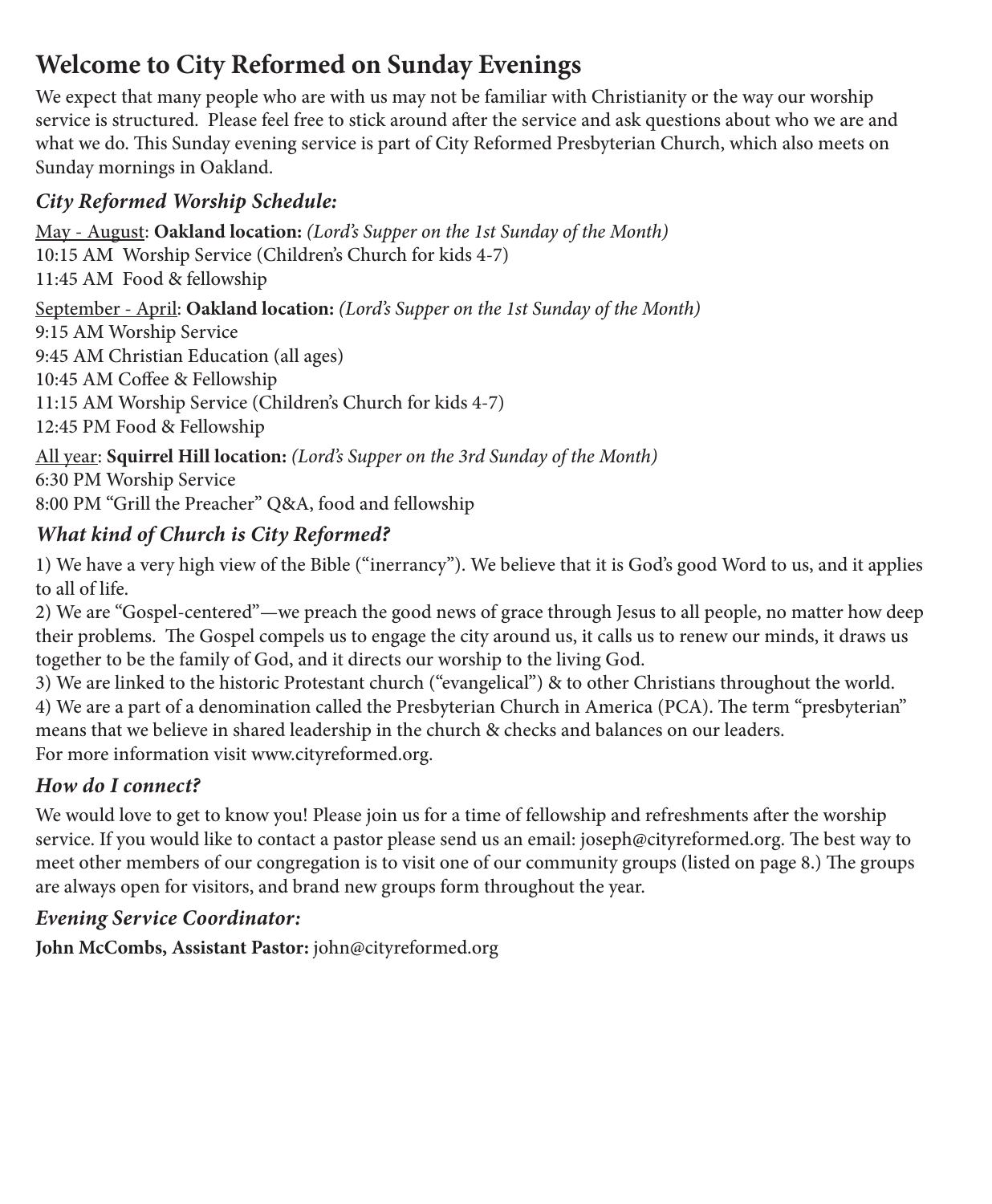# **City Reformed Presbyterian Church Sunday Evening Worship August 12, 2018**

He who dwells in the shelter of the Most High will abide in the shadow of the Almighty. I will say to the Lorp, "My refuge and my fortress, my God, in whom I trust."

- Psalm 91:1-2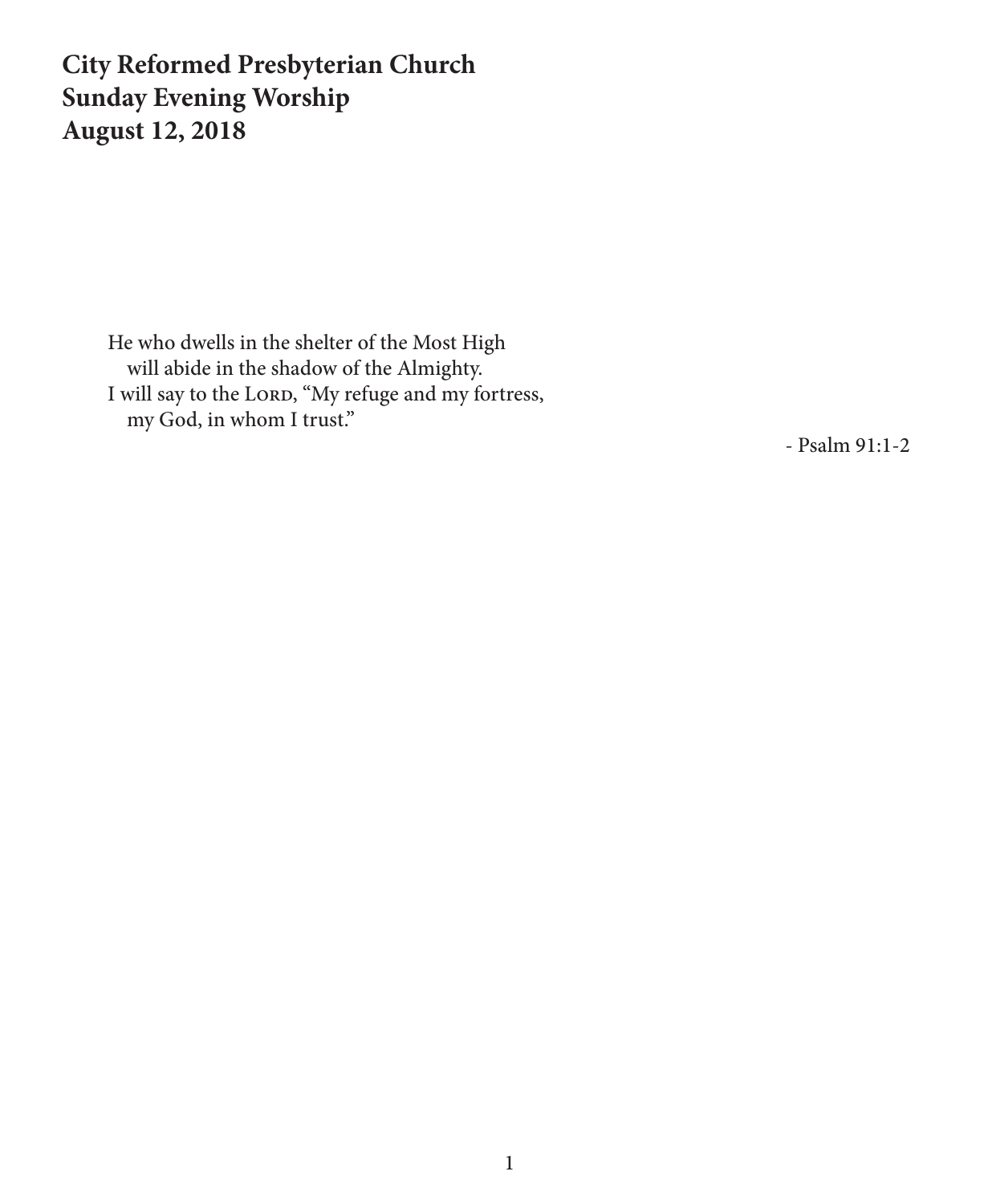# Worship Service

### *Presider: Elder James Miller*

*Please stand for the call to worship if you are able.*

# *Call to Worship: Isaiah 55:1,12*

- Leader: Come, everyone who thirsts, come to the waters;
- **People: And he who has no money, come, buy and eat!**
- Leader: Come, buy wine and milk without money and without price.
- **People: For we shall go out in joy and be led forth in peace.**
- Leader: The mountains and the hills before us shall break forth into singing,
- **People: And all the trees of the field shall clap their hands.**

*Prayer of Invocation*

## PRAISE TO THE LORD THE ALMIGHTY

Praise to the Lord, The Almighty, the King of creation! O my soul, praise Him for He is thy health and salvation!

*Chorus All ye who hear, Now to His temple draw near; Praise Him in glad adoration. Repeat*

Praise to the Lord, Who o'er all things so wondrously reigneth, Shelters thee under His wings, Yea, so gently sustaineth!

*Chorus Hast thou not seen How all your longings have been Granted in what He ordaineth? Repeat*

Praise to the Lord, Who doth prosper thy work and defend thee. Surely His goodness and Mercy here daily attend thee.

*Chorus Ponder anew What the Almighty can do If with His love He befriend thee. Repeat*

Praise to the Lord, O let all that is in me adore Him! All that hath life and breath, Come now with praises before Him.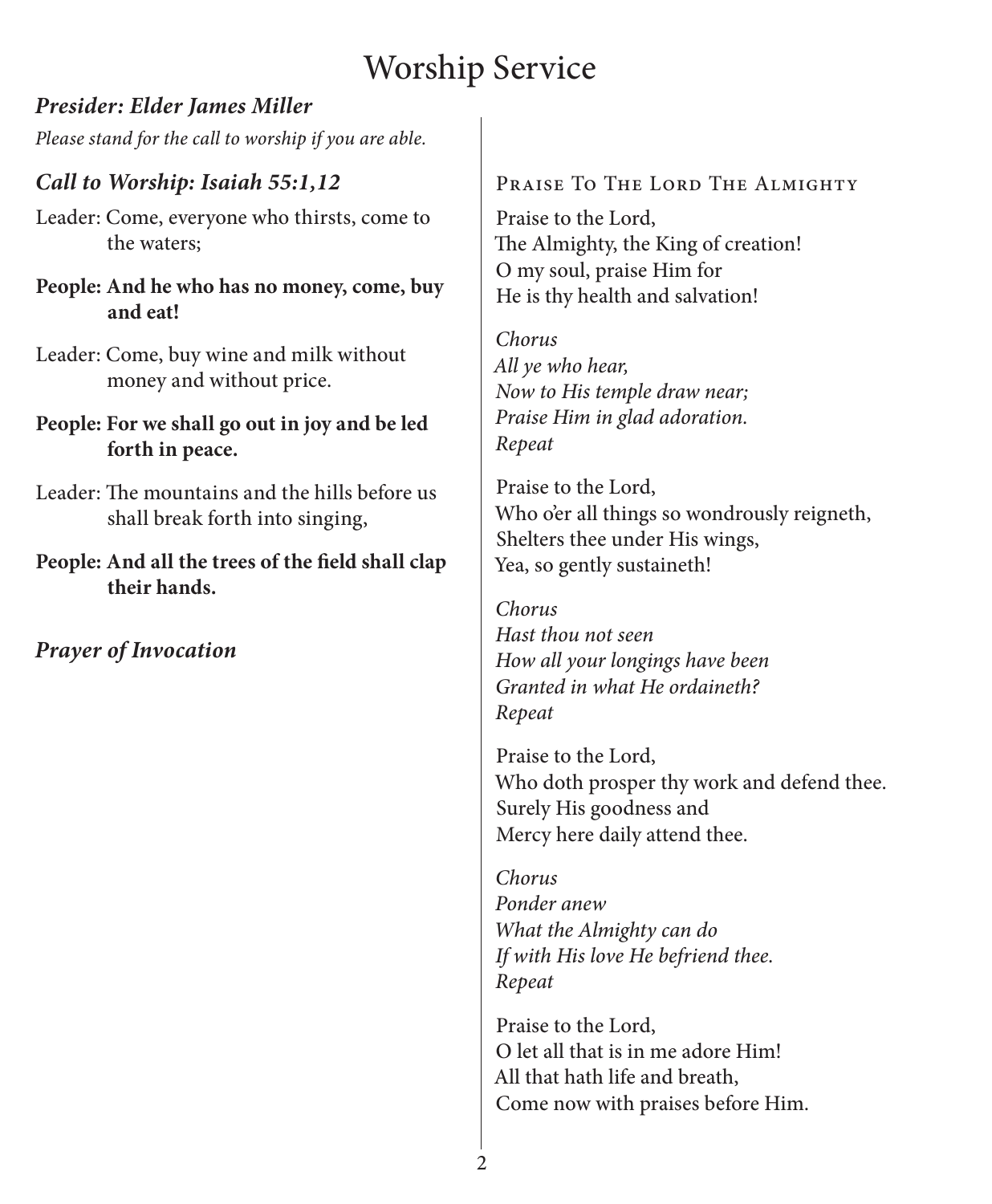*Chorus Let the Amen Sound from His people again, Gladly for aye we adore Him. Repeat*

### *Scripture Reading: Isaiah 40:27-31*

#### **EVERLASTING**

The Lord is my light and salvation Whom shall I fear, of whom shall I be afraid? The Lord is the strength of my life, Whom shall I fear, of whom shall I be afraid?

I will wait for you, I will wait for you. I will wait for you, I will wait for you.

I will remain confident in this I will see the goodness of the Lord I will remain confident in this I will see the goodness of the Lord

We set our hope on You. We set our hope on Your love. We set our hope on the Lord, Who is the everlasting God. You are the everlasting God.

# *Call to Confession: Proverbs 1:22-23*

"How long, O simple ones, will you love being simple? How long will scoffers delight in their scoffing and fools hate knowledge? If you turn at my reproof, behold, I will pour out my spirit to you; I will make my words known to you.

# *Prayer of Confession*

**Almighty God, we are unworthy to come into your presence, because of our many sins. We have sinned against you, O Lord, and we have offended you. We do not deserve any grace or mercy from you. And yet, O Lord, as we admit our sins and disobedience against you, we also know you to be a merciful God, a loving and favorable Father, to all who turn to you. And so we humbly ask you, for the sake of Christ your Son, to show mercy to us, and forgive us all our offenses. By your Spirit, O God, take possession of our hearts, that the actions of our lives, the words of our mouths, and even the smallest thoughts of our minds may be guided and governed by you. Through Jesus Christ our Lord, to whom, with you, and the Holy Spirit, be all honor and glory, both now and forevermore.** 

# *Silent Confession*

# *Assurance of Pardon: Romans 5:1-2*

Therefore, since we have been justified by faith, we have peace with God through our Lord Jesus Christ. Through him we have also obtained access by faith into this grace in which we stand, and we rejoice in hope of the glory of God.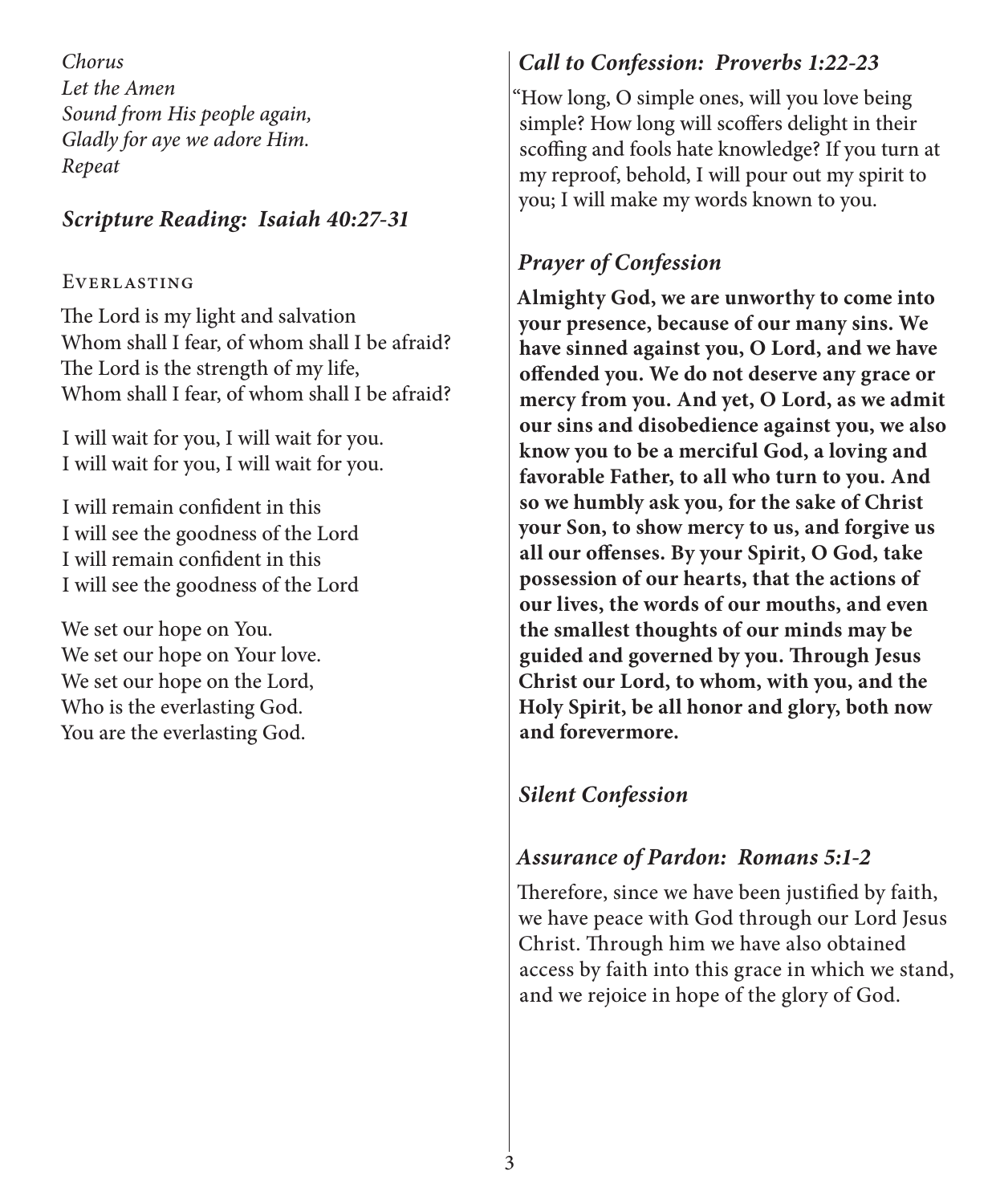### *Song of Renewal*

Come Ye Souls By Sin Afflicted

Come ye souls by sin afflicted Bowed with fruitless sorrow down; By the broken law convicted Through the cross behold the crown; Look to Jesus *(3x)* Mercy flows through Him alone.

Take His easy yoke and wear it; Love will make your obedience sweet; Christ will give you strength to bear it, While His grace shall guide your feet Safe to glory *(3x)* Where His ransomed captives meet.

Blessèd are the eyes that see Him, Blest the ears that hear His voice; Blessèd are the souls that trust Him, And in Him alone rejoice; His commandments *(3x)* Then become their happy choice.

Sweet as home to pilgrims weary, Light to newly opened eyes, Like full springs in deserts dreary, Is the rest the cross supplies; All who taste it *(3x)* Shall to rest immortal rise.

Look to Jesus *(3x)* Mercy flows through Him alone.

### *Corporate & Pastoral Prayer*

# *Additional Scripture*

Psalm 6:3 My soul also is greatly troubled. But you, O Lorp-how long?

Psalm 74:9-10 We do not see our signs; there is no longer any prophet, and there is none among us who knows how long. How long, O God, is the foe to scoff? Is the enemy to revile your name forever?

Psalm 90:13 Return, O LORD! How long? Have pity on your servants!

Psalm 119:84 How long must your servant endure? When will you judge those who persecute me?

Isaiah 30:18 Therefore the LORD waits to be gracious to you, and therefore he exalts himself to show mercy to you. For the Lorp is a God of justice; blessed are all those who wait for him.

Isaiah 33:2 O LORD, be gracious to us; we wait for you. Be our arm every morning, our salvation in the time of trouble.

Lamentations 3:25-26 The LORD is good to those who wait for him, to the soul who seeks him. It is good that one should wait quietly for the salvation of the LORD.

Micah 7:7 But as for me, I will look to the LORD; I will wait for the God of my salvation; my God will hear me.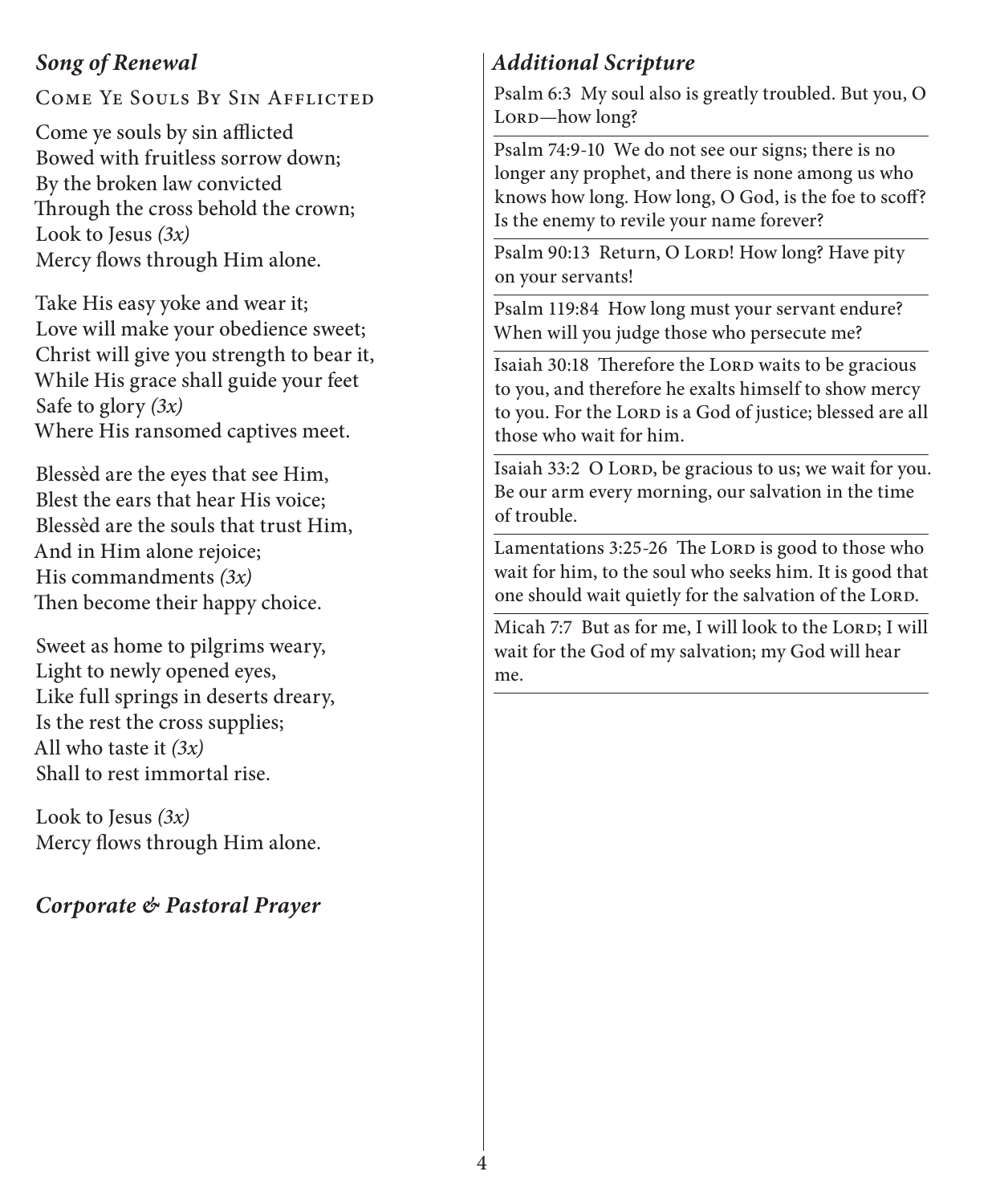#### *Sermon*

#### **Psalm 13**

To the choirmaster. A Psalm of David. <sup>1</sup>How long, O LORD? Will you forget me forever? How long will you hide your face from me? 2 How long must I take counsel in my soul and have sorrow in my heart all the day? How long shall my enemy be exalted over me?

<sup>3</sup>Consider and answer me, O Lord my God; light up my eyes, lest I sleep the sleep of death, 4 lest my enemy say, "I have prevailed over him," lest my foes rejoice because I am shaken.

5 But I have trusted in your steadfast love; my heart shall rejoice in your salvation. <sup>6</sup>I will sing to the LORD, because he has dealt bountifully with me.

> "How Long, O Lorp?" - Reverend John McCombs

Leader: This is the Word of the Lord.

#### **People: Thanks be to God.**